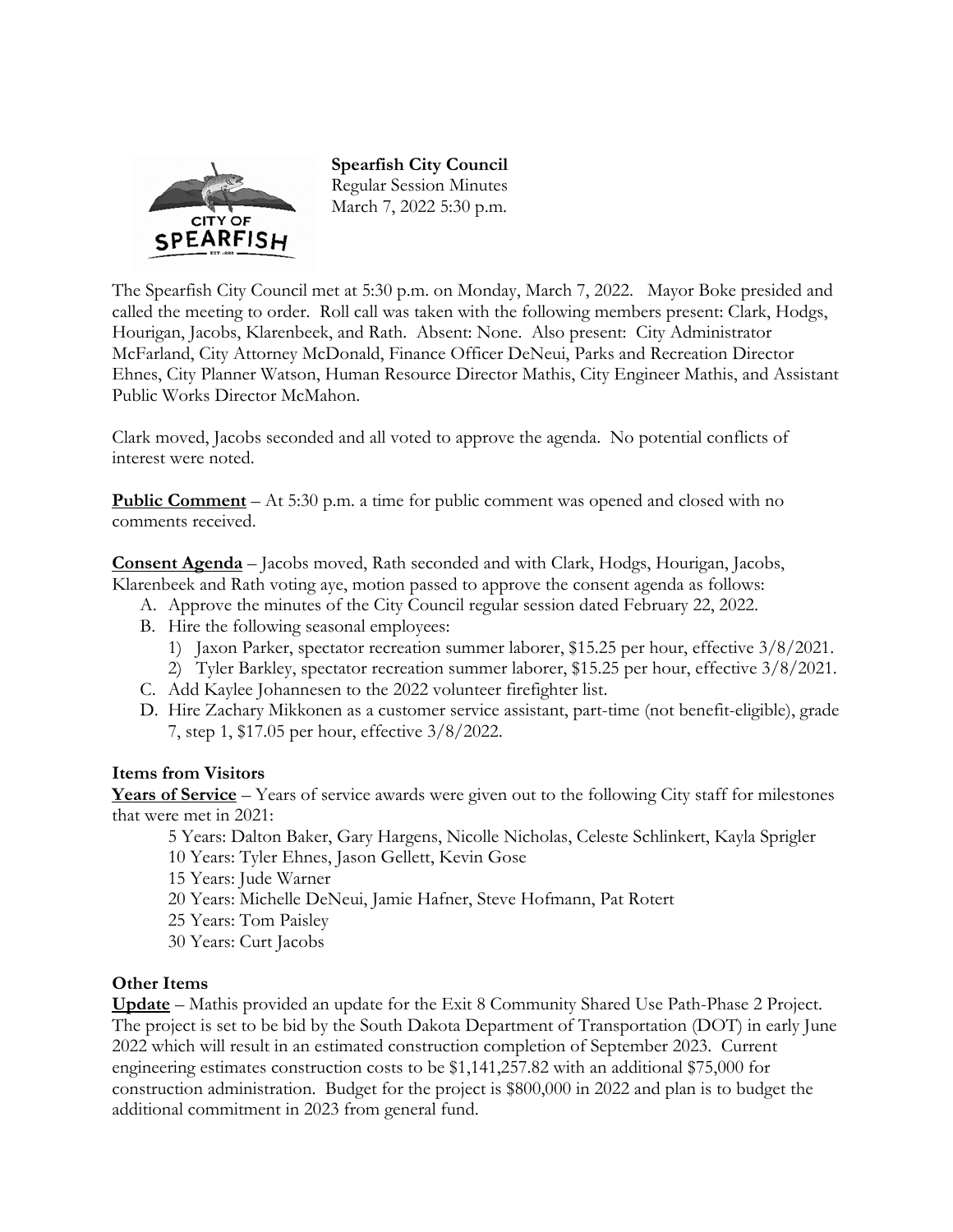**Abatement** – Hodgs moved, Jacobs seconded and all voted to approve a property tax abatement for 2021 taxes payable in 2022 in the amount of \$9,371.80 for City owned property.

**Lease** – Clark moved, Rath seconded and all voted to exercise the two-year extension option for the Lookout Mountain grazing lease with the current lessee.

**Encroachment** – Hodgs moved, Hourigan seconded and all voted to approve an encroachment agreement for 711 N. Canyon for one parking space to be located in the public right of way.

**Hearing** – Rath moved, Hodgs seconded and all voted to set a public hearing for March 21, 2022 for Resolution 2022-04 – A Resolution Adopting an Amendment to the Spearfish Comprehensive Plan, Envision Spearfish for the East Colorado Area Study.

**Refund** – Clark moved, Hourigan seconded and with Clark, Hodgs, Hourigan, Jacobs, Klarenbeek, and Rath voting aye, motion passed to refund \$904 to Rasmussen Mechanical for mechanical permit cost for work on Spearfish School District's property.

**Position** – Hodgs moved, Rath seconded and with Clark, Hodgs, Hourigan, Jacobs, Klarenbeek, and Rath voting aye, motion passed to approve the position description for a Project Engineer, a new position within Public Works, and authorize staff to begin recruitment for the position.

**Proposal** – Hodgs moved, Jacobs seconded and with Clark, Hodgs, Hourigan, Jacobs, Klarenbeek, and Rath voting aye, motion passed to approve the HDR Engineering proposal for construction administration services for the Sky Ridge Subdivision Phase 2 Project at a cost not to exceed \$230,610.

| <b>VENDOR</b>                     | <b>DESCRIPTION</b>                     | <b>AMOUNT</b> |
|-----------------------------------|----------------------------------------|---------------|
| ALLSTATE PETERBILT CO             | NEW MIRROR-TROUBLESHOOT FAN CLUTCH     | \$7,697.62    |
| <b>AMAZON CAPITAL SERVICES</b>    | BOOKS-MONITORS-LIGHTING FOR HYDRO      | \$5,743.32    |
| ANDERSON, COLE                    | WGGA CONFERENCE WYOMING                | \$92.00       |
| <b>BAKER &amp; TAYLOR</b>         | <b>BOOKS FOR LIBRARY</b>               | \$2,178.16    |
| <b>BLACK HILLS ENERGY</b>         | JAN/FEB 2022 ELECTRICITY               | \$20,052.09   |
| <b>BHSU PRINTING CENTER</b>       | FEB UTILITY BILL FOLD/INSERT           | \$151.27      |
| BICKLE TRUCK & DIESEL INC         | <b>HYDRAULIC HOSES</b>                 | \$103.66      |
| <b>BLACK HILLS CHEMICAL CORP</b>  | DETERGENT-TP- GARBAGE BAGS-            | \$795.03      |
| <b>BLACK HILLS PIONEER</b>        | SUBSCRIPTION LIBRARY                   | \$191.55      |
| <b>BLACK HILLS STATE UNIVERSI</b> | SPEARFISH DAY @LEGISLATURE             | \$1,500.00    |
| <b>BOMGAARS SUPPLY INC</b>        | IMPACT-BATTERY-WRENCH-GRIPS-HAND TLS   | \$2,631.72    |
| BURTSCHI, ADAM                    | FEB REFING 3 ON 3                      | \$375.00      |
| CASH-WA DISTRIBUTING CO           | REC CENTER NACHOS, CHIPS, PIZZ         | \$1,494.20    |
| <b>CENGAGE LEARNING</b>           | <b>BOOKS</b>                           | \$189.51      |
| TMT INC                           | SURFACE PREP PADS-CITRUS SCRUB-PT DISP | \$3,358.95    |
| <b>CHAIN SAW CENTER</b>           | WOODCUTTER-AIR FILTER-FUEL CAP-BAR OIL | \$107.45      |

**Bill List** – Clark moved, Hourigan seconded and with Clark, Hodgs, Hourigan, Jacobs, Klarenbeek and Rath voting aye, motion passed to approve the bill list dated March 7, 2022 as follows: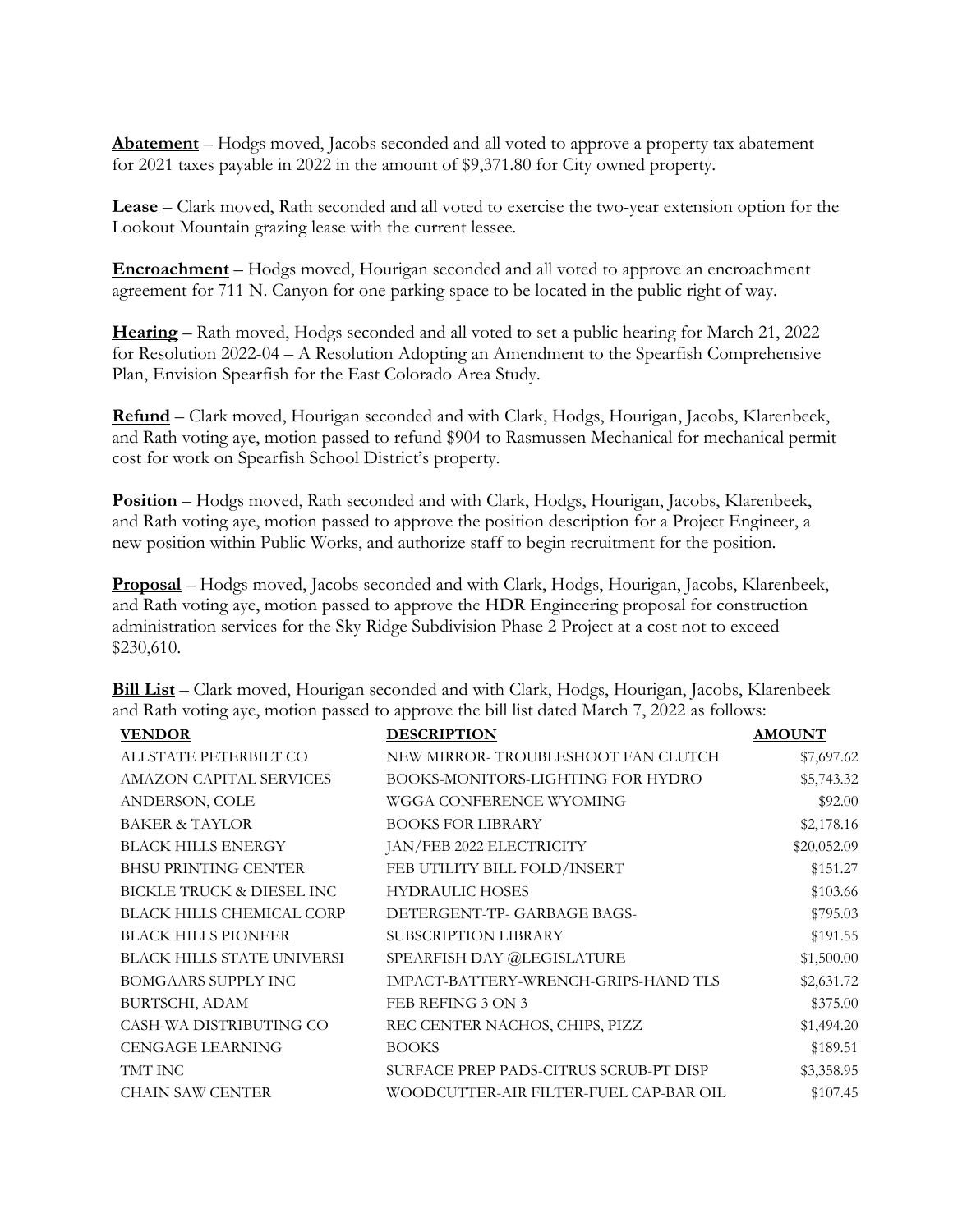| <b>CLAUSER MACHINE WORKS</b>    | WATER CAP-WRENCH HEAD                    | \$391.30     |
|---------------------------------|------------------------------------------|--------------|
| DIAS, GREGORY K                 | EMAIL ACCOUNT FEE MAR-APR                | \$29.99      |
| DEAN, BOYD                      | LET BASIC ACADEMY GRAD                   | \$14.00      |
| <b>EAGLE AVIATION INC</b>       | <b>JET FUEL</b>                          | \$72.66      |
| <b>ENERGY LABORATORIES INC</b>  | CLEAR WELL #10 2 SPECIES                 | \$2,781.00   |
| ENTENMANN-ROVIN                 | <b>BADGE PROTECTOR</b>                   | \$70.00      |
| GLYNN, RILEY                    | REFING IN FEB 3 ON 3                     | \$400.00     |
| <b>GOVERNORS INN</b>            | TRAVEL PIERRE- ENGINEERING               | \$97.00      |
| <b>GRAYBAR ELECTRIC COMPANY</b> | LED MTL COOPER FOR AIRPORT               | \$591.65     |
| <b>GREAT WESTERN TIRE INC</b>   | REPAIR GARBAGE TRUCK TIRES               | \$2,253.08   |
| GUNDERSON TRUCKING INC          | TRANSPORT #2 TO GILLETTE                 | \$550.00     |
| HEINERT, NAKITA                 | 911 BASIC TELECOMMUNICATOR CLA           | \$288.00     |
| HEISLER HARDWARE                | CRIMP SLEEVE-BLCK PIPE-FASTENERS-DRILLBT | \$428.01     |
| HUB INTERNTL MTN STATES LT      | RENEWAL OF ARPRT LIABILITY INS           | \$13,530.00  |
| INTERSTATE ENGINEERING INC      | GREEN ACRES MTN SHDWS PATCH RD-WL RPLC   | \$19,927.50  |
| <b>INTOXIMETERS INC</b>         | DRY GAS 108L                             | \$230.50     |
| JACOBS, CURT                    | LET BASIC ADCADEMY GRADUATION            | \$14.00      |
| <b>JUNEK'S SERVICE CORP</b>     | CHECK ENGINE LIGHT-RECALL-INSP           | \$1,810.24   |
| KNECHT HOME CENTER INC          | CNNCTR-PLG TRNLK-NUTS/BOLTS/SCREWS       | \$587.56     |
| MATTHEWS INTL CORP              | <b>DVORAK PLAQUE</b>                     | \$171.50     |
| MCLEOD'S PRINTING               | ABSENTEE BALLOT SET                      | \$66.81      |
| <b>MENARDS</b>                  | TREATED WOOD-DRILL SCREW 200 P           | \$389.35     |
| MEREDITH SERVICES CO INC        | EXVTN- MT VW ELEM, 8TH STRT AND LARIAT   | \$11,030.00  |
| MID-AMERICA GOLF AND LANDS      | SKY RIDGE SPRTS CMPLX PE 6               | \$537,083.17 |
| HUSKER PROPERTIES               | PROPANE EXCHANGE                         | \$55.30      |
| <b>MONEY MOVERS</b>             | NEW MEM AND NEW MAINT FEE REC CENTER     | \$11.00      |
| NORTHERN HILLS VENTURES IN      | NTWRK ADMIN-0365- NODES AND PD SRVS      | \$16,211.61  |
| ONE TIME VENDORS                | LICENSE TRUST: REGISTRATIONS             | \$90.00      |
| PALMER, WOODROW                 | ANNUAL RENEWAL JOURNEYMAN                | \$105.00     |
| PETTY CASH                      | PETTY CASH REIMBURSEMENT                 | \$266.04     |
| PETTY CASH                      | PLAT MONEY REIMBURSEMENT                 | \$154.00     |
| QUIK SIGNS INC                  | MATERIALS FOR PARKS AND REC              | \$220.58     |
| RAPID CITY POLICE DEPARTM       | POSTAGE PD                               | \$24.07      |
| <b>RAPID DELIVERY</b>           | WATER SAMPLES FOR WWTP AND W/S           | \$93.93      |
| REED, THERESA DAWN              | FEB DWNTWN RESTROOM CLEANING             | \$420.00     |
| SD DEPT OF PUBLIC SAFETY        | TELETYPE SERVICE 1/2022-6/2022           | \$3,090.00   |
| SD AIRPORTS CONFERENCE          | MCFARLAND AIRPORT REGISTRATION           | \$70.00      |
| SD NARCOTICS OFFICERS' ASS      | NARCO OFFICER CONF SMITH                 | \$50.00      |
| SPEARFISH AUTO SUPPLY           | BATTERY-CORE DEP-FILTERS-COUPLING-LAMP   | \$4,314.00   |
| SPEEDY MART INC                 | DIESEL WHEN PUMPS WENT DOWN              | \$95.15      |
| STEC'S INNOVATIVE SAFETY S      | REWARDS PROGRAM JAN 2022                 | \$119.69     |
| STRUCTURAL DYNAMICS, LLC        | SPORTSPLEX SKY RIDGE MAINT BLD           | \$19,448.00  |
| SUNNY BUNNY EASTER EGGS         | EGGS FOR HUNT 2022                       | \$1,320.00   |
| SYMONDS, JARED                  | WGGA CONF TRAVEL WYOMING                 | \$92.00      |
| TERHARK, HUNTER                 | 911 BASIC CLASS WEEKEND                  | \$120.00     |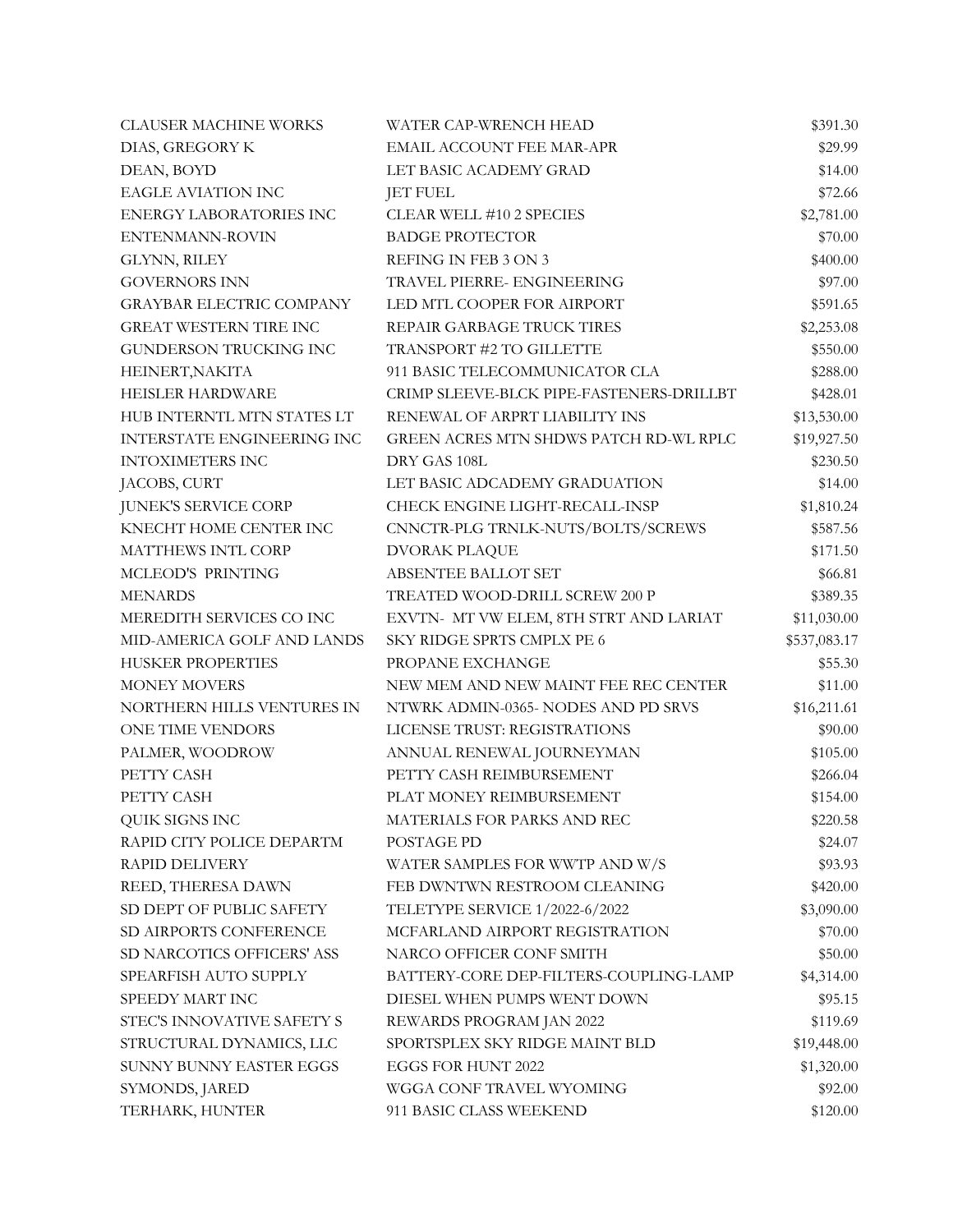| TTG ENTERPRISES INC         | TECH LABOR CHECK BOWL AND VFD  | \$240.00     |
|-----------------------------|--------------------------------|--------------|
| TURBIVILLE INDUSTRIAL ELEC  | TROUBLESHOOT/REPAIR MOTOR      | \$778.24     |
| TYLER TECHNOLOGIES INC      | MONTHLY FEE FOR WEBSITE MARCH  | \$166.00     |
| CITY OF SPEARFISH 1/31-2/28 | FEB 2022 W/S/G                 | \$4,869.03   |
| WALMART CAPITAL ONE         | COMMAND STRIPS APC 600 AV BAT  | \$77.73      |
| WARNE CHEMICAL & EQUIP.     | SPORTS TURF MIX 50# X 5        | \$1,535.00   |
| WILLIAMS STANDARD SERVICE   | DIESEL FROM WHEN PUMP WAS DOWN | \$111.98     |
| WOODS, CHRISTOPHER D        | LET BASIC ACADEMY GRAD         | \$14.00      |
|                             | Total                          | \$693,631.20 |

## **February 2022 Salary Expense & Credit Card Fees**

|                            | Gross<br>Wages/Benefits |            | Gross<br>Wages | <b>Benefits</b> |            |
|----------------------------|-------------------------|------------|----------------|-----------------|------------|
| Mayor/Council              | \$8,553.28              | 1.28%      | \$7,945.48     | \$607.80        | 1.52%      |
| City Administrator         | 23,132.12               | 3.45%      | 18,619.20      | 4,512.92        | $3.55\%$   |
| City Attorney              | 5,362.30                | $0.80\%$   | 4,461.60       | 900.70          | 0.85%      |
| Finance                    | 33,274.94               | 4.96%      | 26,563.20      | 6,711.74        | $5.07\%$   |
| Human Resources            | 9,188.96                | 1.37%      | 7,507.20       | 1,681.76        | 1.43%      |
| Gov't Bldgs                | 16,982.52               | 2.53%      | 13,147.90      | 3,834.62        | 2.51%      |
| Engineering                | 33,860.25               | 5.05%      | 27,211.66      | 6,648.59        | 5.19%      |
| Public Safety Admin        | 23,162.43               | 3.46%      | 18,389.98      | 4,772.45        | 3.51%      |
| Police                     | 131,202.13              | 19.57%     | 102,579.82     | 28,622.31       | 19.58%     |
| Fire                       | 16,293.81               | 2.43%      | 7,751.89       | 8,541.92        | 1.48%      |
| <b>Bldg Inspection</b>     | 20,840.44               | 3.11%      | 16,515.20      | 4,325.24        | 3.15%      |
| Streets & Snow             | 42,754.44               | 6.38%      | 33,415.59      | 9,338.85        | 6.38%      |
| Cemetery                   | 3,590.71                | 0.54%      | 2,682.54       | 908.17          | 0.51%      |
| Animal Control             | 4,119.70                | $0.61\%$   | 3,011.20       | 1,108.50        | 0.57%      |
| Recreation/Aquatic         | 47,035.23               | 7.02%      | 38,010.61      | 9,024.62        | 7.26%      |
| Parks                      | 29,782.61               | 4.44%      | 23,743.91      | 6,038.70        | 4.53%      |
| Library                    | 30,388.18               | $4.53\%$   | 24,334.38      | 6,053.80        | 4.64%      |
| Plan & Zone                | 14,221.79               | 2.12%      | 11,734.41      | 2,487.38        | 2.24%      |
| Motor Pool                 | 12,521.35               | 1.87%      | 10,470.91      | 2,050.44        | $2.00\%$   |
| Wildland Fire              | 8,481.71                | 1.27%      | 4,860.72       | 3,620.99        | 0.93%      |
| Police Comm                | 37,758.12               | 5.63%      | 28,179.43      | 9,578.69        | $5.38\%$   |
| <b>SAFER Grant</b>         | 8,963.25                | 1.34%      | 7,153.24       | 1,810.01        | 1.37%      |
| Water                      | 20,574.16               | $3.07\%$   | 16,082.04      | 4,492.12        | $3.07\%$   |
| <b>Electric Production</b> | 17,409.53               | 2.60%      | 14,097.58      | 3,311.95        | 2.69%      |
| Sewer                      | 19,088.15               | 2.85%      | 14,944.18      | 4,143.97        | 2.85%      |
| <b>WWTP</b>                | 30,131.76               | 4.50%      | 23,889.60      | 6,242.16        | 4.56%      |
| Solid Waste                | 20,930.57               | 3.12%      | 16,107.16      | 4,823.41        | $3.07\%$   |
| Campground                 | 650.32                  | $0.10\%$   | 499.35         | 150.97          | $0.10\%$   |
| Totals                     | \$670,254.76            | $100.00\%$ | \$523,909.98   | \$146,344.78    | $100.00\%$ |
| Banking Fees Jan           | 38.76                   |            |                |                 |            |
| Credit Card Fees Jan       | 5,485.44                |            |                |                 |            |
| <b>Grand Total</b>         | \$675,740.20            |            |                |                 |            |